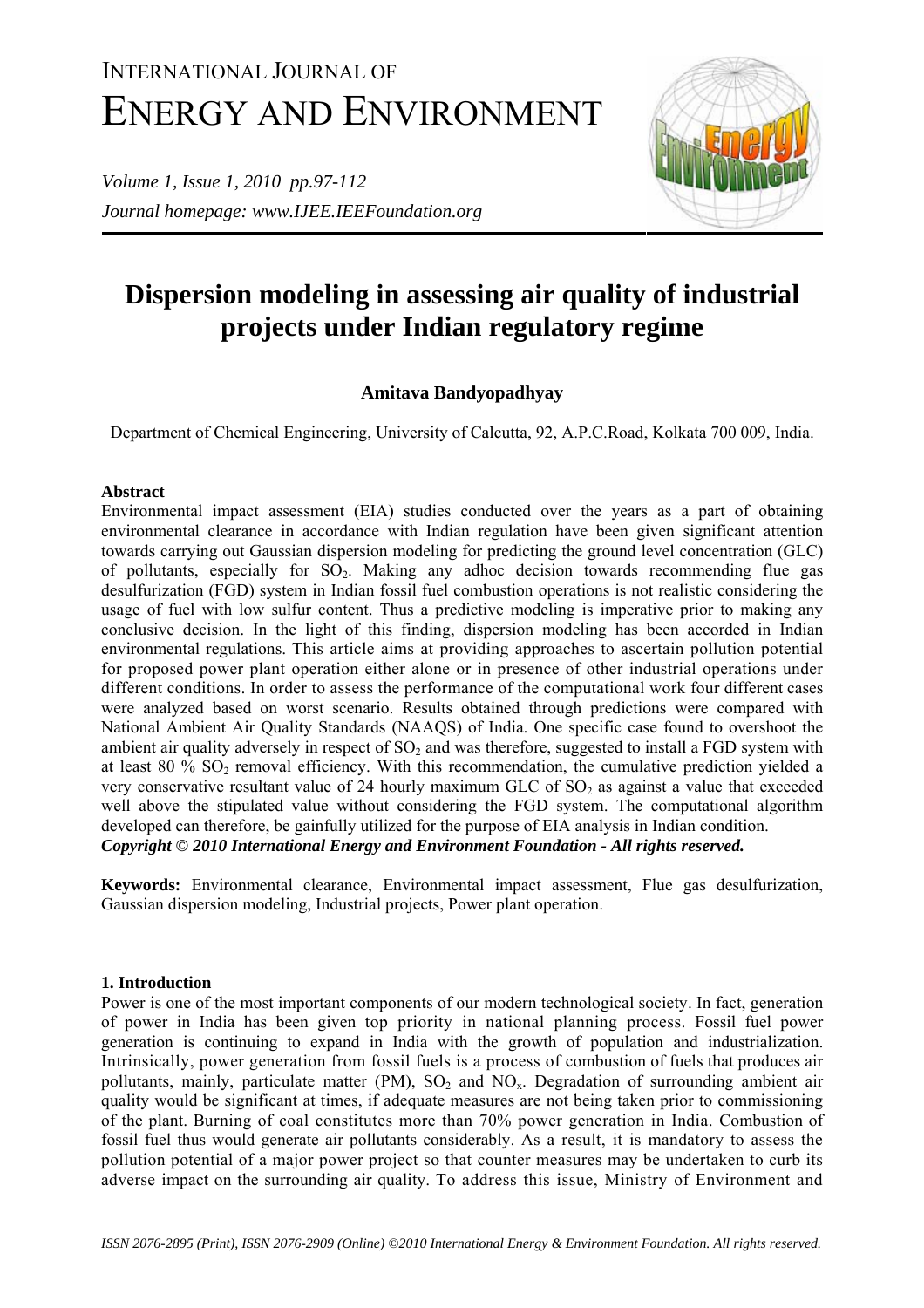Forests (MoEF), Government of India decided to put forward dispersion model for assessing the emission of air pollutants from multiple point sources. The main objectives of this dispersion model were to provide an insight to atmospheric contamination process, to promote understanding on pollution dispersion mechanism, to suggest rational approaches to translate complex physical phenomena governing pollution dispersion processes in appropriate mathematical formulation amenable to numerical solution and finally the development of a computational tool in the form of a software for serving the designers in evaluating the effect of power plant operations on the ambient air quality in terms of concentration level of various pollutants.

Literature revealed that accurate prediction of GLC of air pollutants emitted from a point source into the atmosphere in industrial applications is necessary so as to meet the requirements of governmental regulations. The GLC of the emitted pollutants are generally estimated from the statistical distributions of the concentration fields using widely accepted ''Gaussian distribution'' with varied success. Some of these investigations are reviewed here for our better understanding. The impact of emission of  $NO<sub>x</sub>$  from automobiles to the air quality in Singapore was analyzed [1] using AIRVIRO, a regional scale dispersion model developed by the Swedish Meteorological and Hydrological Institute. A new method was used by first modeling only the impact of point and area sources and then overlaying the traffic impact on air quality at different locations. The proposed approach predicted reasonably well with the variations in  $NO<sub>x</sub>$  concentration as a function of traffic and meteorological conditions. The quantification of model uncertainty was reported by Dabberdt and Miller [2] through the use of ensemble simulations. Dispersion modeling was illustrated as an emergency-response measure using an actual event that involved the accidental release of oleum. Both surface footprints of mass concentration and the associated probability distributions at individual receptors were reported to provide valuable quantitative indicators of the range of expected concentrations and their associated uncertainty. Jiang et al. [3] described an approach to assess air quality assessment of a power plant in the Hongkong–Shenzhen area over coastal complex terrain. They had analyzed regulatory models and an atmospheric dispersion modeling system. The latter consists of a three-dimensional non-hydrostatic planet boundary layer (PBL) numerical model and a puff diffusion model, and was employed to simulate sea–land breeze circulation and ground-level concentrations (GLC) from an elevated source over the coastal complex terrain. The study suggested the potential of the mesoscale atmospheric dispersion modeling system for air quality assessment in complex terrain. Two dispersion modeling was studied by Borrego et al. [4] for the assessment of air pollution in Lisbon city at local scale through. They had described the Transport Emission Model for Line Sources (TREM) and the Local Scale Dispersion Model (VADIS). The main objective of this study was to analyze the performance of the models from the standpoint of the new European Legislation. The models were applied to the Lisbon downtown area and results of CO concentrations were analyzed. Demonstrated were the conditions for yielding satisfactory performance to calculate the flow and dispersion around obstacles under variable wind conditions that could provide information to be used by policy makers for assessment of the ambient air quality. Furthermore, a comparison between simulated and measured data using criteria stipulated by the European legislation was elucidated. The Industrial Source Complex Short Term (ISCST-3) model was used by Rama Krishna et al. [5] for assessing the ambient air quality stemming from the emissions of  $SO<sub>2</sub>$  from an industrial complex, located at Jeedimetla in the outskirts of Hyderabad city, India. The spatial distribution of  $SO<sub>2</sub>$  concentrations over the study area during the summer and winter months indicated that the levels of  $SO<sub>2</sub>$  were within the limits stipulated in the National Ambient Air Quality Standards except near the industrial area. The model-predicted concentrations were in good agreement with observed values that resulted in satisfactory performance of the model. Holmes and Morawska [6] reviewed the application of atmospheric models for particle dispersion. The different types of dispersion models available were outlined and the suitability of the different approaches to dispersion modelling within different environments was assessed. Finally, several major commercial and non-commercial particle dispersion packages were reviewed based on their advantages and limitations of use. Baroutian et al. [7] investigated identifying the origin of PM10 in the atmosphere of Kerman on the dispersion conditions for these particles, the variations of the mass concentration and size distribution. The main objective was focused on the local environmental impact of Kerman Cement Plant. Furthermore, PM10 concentration was predicted by using Gaussian plume model for continuous point source emission. The model predicted values were reported to be in good agreement with the measured data. Liu et al. [8] proposed a geo-informatics augmented framework of environmental modelling and information sharing for supporting effective urban air pollution control and management. This framework was outlined in terms of its key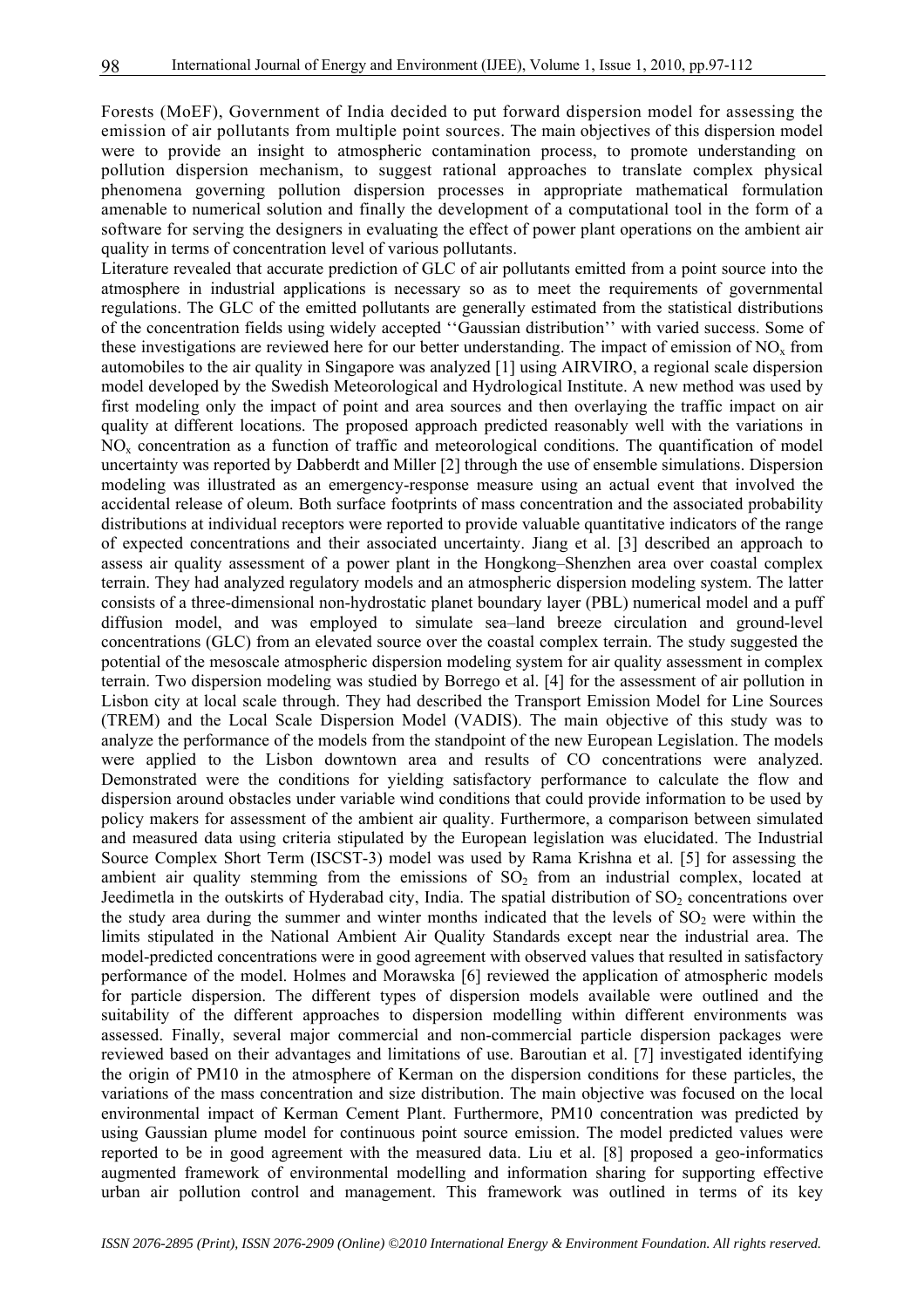components and processes for instance, an integrated adaptive network of sensors for environmental monitoring; a set of distributed databases for data management; a set of intelligent models for environmental modelling; a set of efficient user interfaces for data access; and a reliable, high capacity, high performance computing and communication infrastructure for integrating and supporting other framework components and processes. Carmichael et al. [9] reported on the advances in air quality forecasting with an emphasis on data assimilation. Applications of the four-dimensional variation method (4D-Var), the ensemble Kalman filter (EnKF) approach and the computation challenges were elucidated. Elkamel et al. [10] investigated on the impact of multiple pollutants (i.e., CO, NO<sub>x</sub> and SO<sub>2</sub>) emitted from different sources within a given area on the ambient air quality. An interactive optimization methodology was used for allocating the number and configuration of an Air Quality Monitoring Network. A mathematical model based on the multiple cell approach was used to create monthly spatial distributions for the concentrations of the pollutants emitted from different point sources. The model was tested to refinery stacks and results indicated that three stations could provide a total coverage of more than 70%. Ainslie and Jackson [11] investigated the methods for determining the adverse effects of air emission from potential burning of isolated piles of mountain pine beetle-killed lodge pole pine in the city of Prince George, British Columbia, Canada. The CALPUFF atmospheric dispersion model was used to analyze to identify safe burning regions based on atmospheric stability and wind direction. Reportedly, model results showed that the location and extent of influence regions was sensitive to wind speed, wind direction, atmospheric stability and a threshold used to quantify excessive concentrations. Critical appraisal of the existing literature indicates that such a traditional statistical approach using the Gaussian-type dispersion model has thus far been used extensively for carrying out environmental impact assessment (EIA) studies of several industrial projects.

Attempts have been made in this article to demonstrate the features of a computational algorithm that is developed [12] based on Gaussian dispersion to assist the policy makers, planners, designers in evaluating the effect of stationary point sources as in the emissions occurring from the stack of a coal fired thermal power plant on the surrounding ambient air quality in terms of ground level concentration of pollutants, especially for  $SO<sub>2</sub>$ . The necessities of conducting such study are to:

- Identify plausible impacts of air pollutants emitted from stationary point source from an industry on surrounding ambient air quality.
- Characterize the design modifications in achieving improved ambient air quality.
- Identify plausible site for establishment of proposed industrial activity.
- Assess the carrying capacity of a place intended for industrial activity leading to point source air emission and hence to evaluate the suitability of a site to accommodate new industries.

To characterize the fundamental features of this algorithm some case studies are described taking into consideration of few power projects and a sponge iron plant those are being planned for establishment. Though the numerical computation method developed based on Gaussian dispersion modeling for power plants and a sponge iron plant, it can also be applicable to host of other industrial operations having the potential to generate air pollutants through point stationary sources.

# **2. Modeling of air pollution dispersion: Indian development**

Government of India has now made it mandatory for establishing new industry or for expansion project that are listed in the EIA Notification of 2006 [13] to obtain environmental clearance from the MoEF. However, a rational decision on the carrying capacity of any industrial establishment from the environmental standpoint would importantly depend on the ability to predict as also to evaluate the impacts of its operation on the surrounding environment. In India, the methods for the prediction of GLC of pollutants due to emission from industries are all adopted from the existing literature. Adaptability of such methods in Indian climatic conditions, however, needs to be ascertained carefully through extensive field observation and research works. In the light of these findings, it was felt necessary by the MoEF to develop methodology and approach that are essential for the purpose of mathematical modeling of air pollution dispersion. General guidelines for EIA studies were, therefore, put forward by the Central Pollution Control Board (CPCB) of India under the aegis of MoEF [14]. The present article takes into account all these guidelines in formulating the atmospheric pollution dispersion models under Indian condition that are discussed in the next section.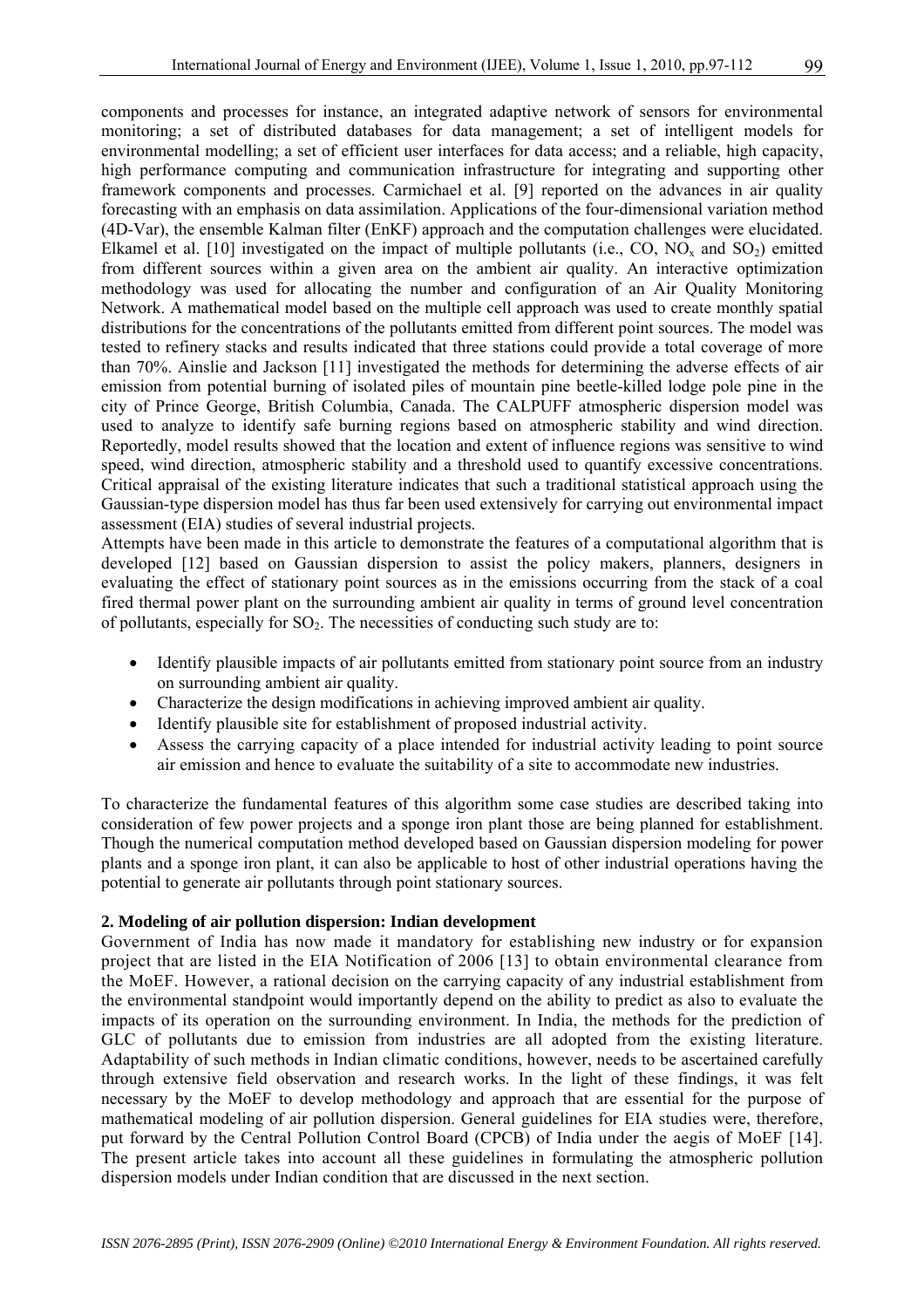# **3. Guidelines of MoEF for Gaussian dispersion modeling**

The guidelines for EIA studies put forward by the CPCB of India under the aegis of MoEF are discussed here in this section. The guidelines recognized the urgent need for developing an exhaustive data bank on meteorological parameters and also recommended methodologies to estimate various parameters governing atmospheric dispersion process. However, these guidelines were termed as purely tentative and emphasis was given for carrying out continuous monitoring of the relevant parameters emitting from the industrial operation on surrounding air quality in order to assess the situation rigorously for arriving at methodologies suitable for Indian conditions. The parameters in these guidelines are presented below:

*Design parameters:* These data are based on 100% plant capacity, fuel consumption rate, fuel analysis data, flue gas velocity, stack gas temperature, flue gas flow rate, density of flue gas, specific heat of flue gas, heat emission rate of flue gas at the top of the stack, buoyancy or momentum flux parameter, control device for the particulate matter collection and its efficiency of collection.

*Emission rate:* Emission rates of pollutants are to be calculated assuming 0.5% S-content, if % S-content is not greater than  $0.5\%$ ; If % S-content  $> 0.5\%$  then actual value to be considered; for particulate emission, the collection efficiency of the electrostatic precipitator along with the emission standard for PM to be used.

*Meteorological parameters:* Wind speed, wind direction (for hourly and half hourly mean values) are to be generated for all seasons in a year.

*Site specific data:* Ambient temperature, humidity, cloud cover, solar insolation, precipitation (monthly total, number of rainy days  $> 2.5$  mm/day), barometric pressure.

*Stability class:* Pasquill-Gifford Stability Classification is to be used.

*Wind speed:* Irwin power law velocity profile is to be used for extrapolating wind speed.

*Mixing height:* Site-specific data are to be used as per availability or to be generated.

*Plume rise:* Briggs Plume rise equation with modification is to be used.

*Urban-rural classification:* When more than 50% land inside a circle of 3 km radius around the source comprises industries, commercial and residential establishments then the area is to be assumed as Urban. Downwash effects due to buildings and other elevated structures should be considered when tallest building or other structures in the area have a height equivalent to at least 40% of the source height of 5 times the height of such tall buildings.

## *3.1 Gaussian dispersion modeling*

The prediction of the average concentration of a pollutant from a known emission source having specified emission rate is a critical problem in the pollution dispersion modeling. In fact, such prediction of concentration is not analytically possible since the basic momentum equation governing such dispersion process is highly non-linear. Numerical analysis is inevitable in such a situation considering physical phenomena governing turbulent flow, mixing and transportation processes of airborne species.

The departure of winds and other meteorological parameters from quasi-steady state constitutes a source of complexity in atmospheric dispersion calculations [12]. The assumption of quasisteadiness may be considered as a reasonable approximation however, for limited temporal regimes and geographical distances. The complexity of the atmospheric dispersion modeling further increases considerably with the inception of chemical reactions that produces one or more secondary pollutants. In order to avoid this complexity to arrive at an effective model, the second requirement is that the pollutants in question are assumed to be chemically inert. Complex aerodynamic effects may be induced stemming from the severe obstructions as well as undulations in the flow field that may not be simulated in a simple model. Also, it is not possible to reproduce the variation in wind directions in vertical direction in the model. Thus, the wind profile in the boundary layer necessitated approximation by a single vector with constant direction. The temperature of the point source emission is assumed to be much higher than ambient temperature as a part of the modeling.

The proposed model also aims at estimating the GLC from the emissions from multiple elevated stacks. The diffusion of non-reactive buoyant plumes emanating from the stacks and their subsequent transport or advection to the adjacent regions in space is incorporated into the complete computational procedure. Therefore, the aforesaid dispersion that invokes diffusion as also advection phenomena will enable in estimating the ground level pollutant concentrations at legion of pre-selected receptors. The atmospheric diffusion stems from the mass exchange between regions in space especially, in the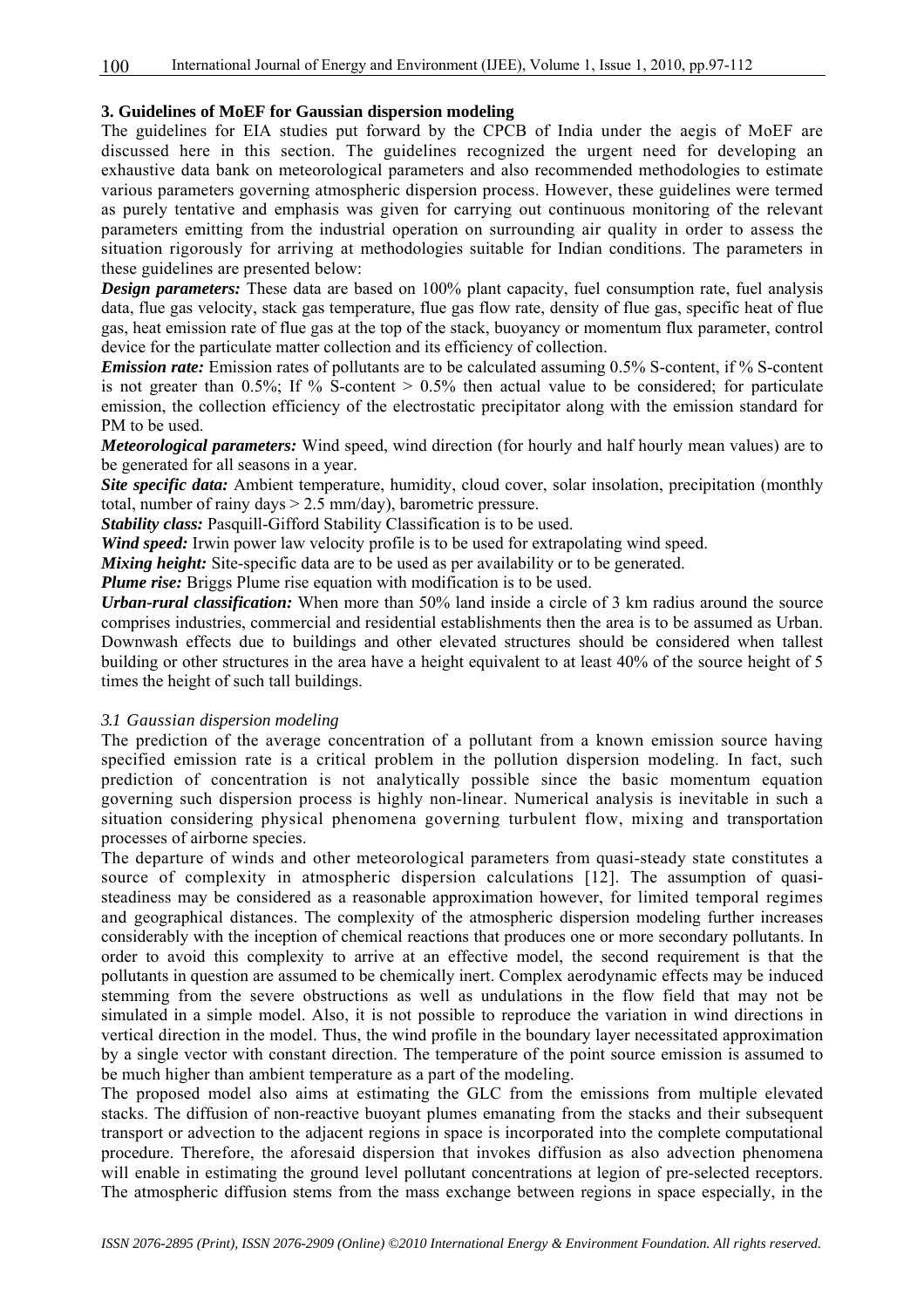lower atmosphere. This phenomenon is governed by eddy exchange owing to turbulent air movements, the magnitude of which is generally a function of atmospheric stability; an atmospheric property that characterizes the thermodynamic structure of the atmosphere in terms of ability to sustain disturbances. Advection, on the other hand, is a process of transport of an air parcel by the velocity flow field in the atmosphere represented by the wind velocity vector.

Besides accounting for atmospheric stability and wind velocity vector in any modeling for atmospheric dispersion process, the quantity and nature of emissions discharged and their spatial distributions are also considered. However, the fundamental assumption of inert pollutant with non-chemical transformation helps to simplify the model formulation as it avoids the incorporation of the effect of emission characteristics in the model. Gaussian plume equation with necessary modifications accounting for relevant atmospheric properties has been adopted for formulating the basic model, since Gaussian plume distribution provides an acceptable means to simulate the atmospheric dispersion mechanism. The following additional assumptions are therefore, necessary for the purpose of atmospheric dispersion process [12]:

- 1. A continuous emission source
- 2. Steady-state downwind plume
- 3. Gaussian distribution of pollutants within the plume in both the crosswind and vertical directions
- 4. Plume is assumed to have been discharged above the stack height to account for the effect buoyancy
- 5. Plume is diluted and transported downwind by the wind velocity vector as the plume expands due to eddy diffusion
- 6. Rate of expansion is characterized by a series of empirical dispersion co-efficient that are dependent on the stability of atmosphere.

The Gaussian plume equation for a continuous emission source gives the total concentration C of a gas or particulate matter or aerosol at a ground level location (x, y) by the following expression:

$$
C(x,y) = \frac{Q}{\pi \sigma_y \sigma_z u} \times \exp\left[-\frac{1}{2}\left(\frac{y}{\sigma_y}\right)^2\right] \times \exp\left[-\frac{1}{2}\left(\frac{H}{\sigma_z}\right)^2\right]
$$
(1)

where  $C(x, y)$  is the ground level concentration ( $\mu$ g/m<sup>3</sup>), Q is the uniform pollutant emission rate from the source (g/s), *u* is the stack gas velocity (m/s),  $\sigma_v$  is the dispersion coefficient along the crosswind direction y ( m),  $\sigma_z$  is the dispersion coefficient along vertical direction z (m), x is the downwind distance (m), *y* is the crosswind distance (m), *z* is the vertical distance (m), *H* is the effective stack height (m).

It is assumed that complete reflection of the plume takes place at the earth's surface i.e., there is no atmospheric transformation or deposition at the surface. The concentration C is an average over the time interval equivalent to time interval of estimation of  $\sigma_{v}$  and  $\sigma_{z}$  (normally 1-hour). The model calculates short-term concentrations without consideration of plume history i.e., each 1-hour period is completely independent. Equation (1) is valid for any consistent set of units.

# *3.1.1 Modifications in basic equation*

The Gaussian plume equation is a solution to the simplified conservation of mass equation assuming non-zero wind speed and constant eddy diffusivities along the principal axes. However, to account for certain atmospheric properties, the basic equation is required to be modified. The most significant modification stems from the presence of a stable layer of air aloft, i.e. an inversion layer at a height of H above the ground level that does not permit the plume to penetrate it in either direction. As a result, plume released below this layer are trapped between this layer and the ground surface while, plumes released above this layer do not contribute to ground level pollutant concentration. Other modification is due to the observed fact that vertical mixing of the plume tends to be uniform beyond a critical distance downwind. The modified equations are presented as given below [12]: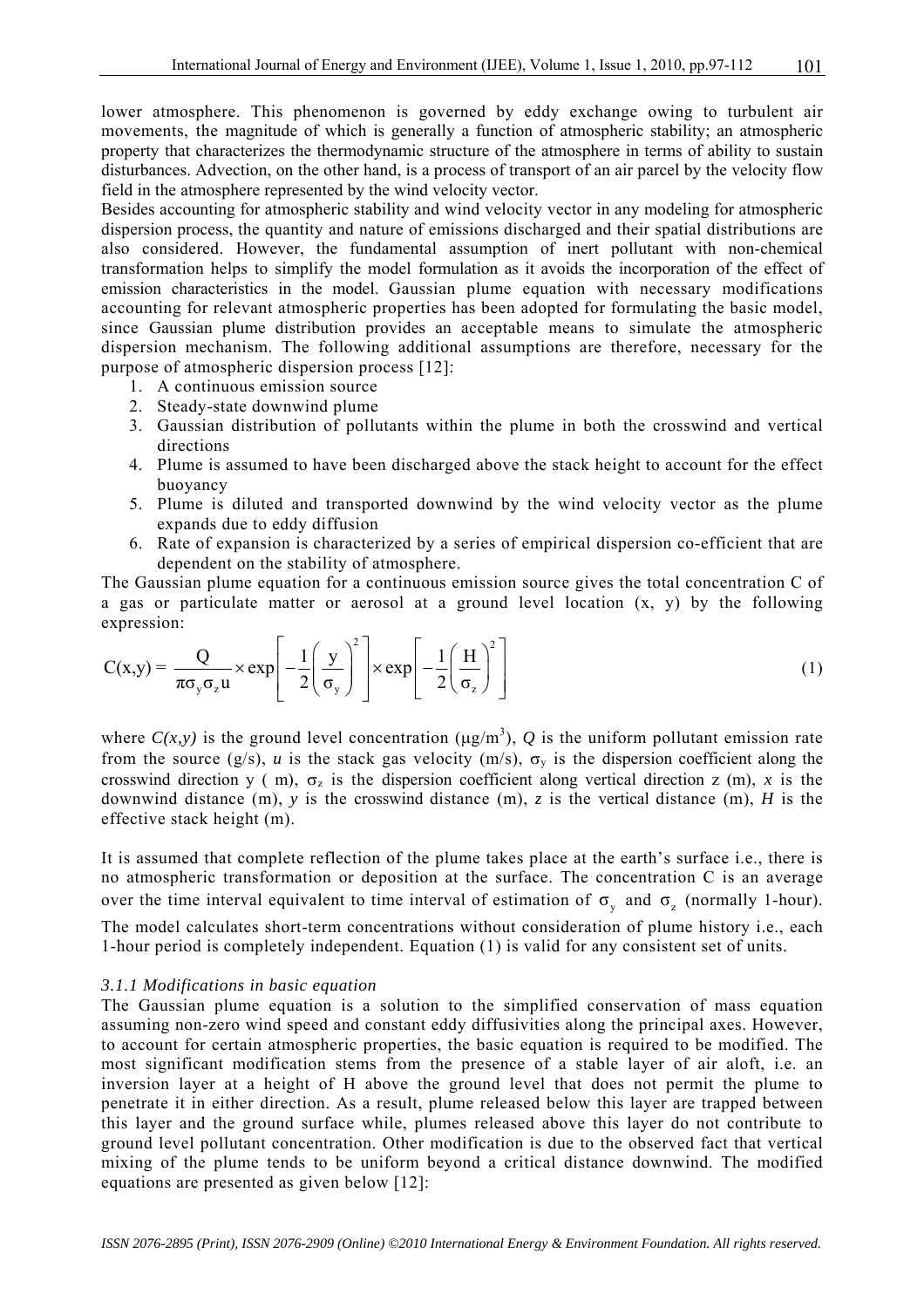#### *Condition 1*

(a) Plume trapped between ground level and mixing layer i.e.,  $H \le 1$ .

(b) Down wind distance of the receptor from the source is within non-critical zone i.e.,  $\sigma_z \le 1.6$  L

$$
C = \frac{Q}{\pi \sigma_y \sigma_z u} \times \exp\left[-\frac{1}{2} \left(\frac{y}{\sigma_y}\right)^2\right] \times \sum_{N=-K}^{N=K} \exp\left[-\frac{1}{2} \left(\frac{H + 2NL}{\sigma_z}\right)^2\right]
$$
(2)

where *L* is the mixing height (m), *K* is the number of pollutant reflections +ve for  $x>0$ ; -ve for x<0, *N* is the total number of reflections of pollutants.

Here reflection of plume has been considered based on multiple reflections proposed by Bierly and Hewson [15]. Theoretically, the number of image plumes will be infinite. However, in practice the numbers of image plumes are restricted to a fuinite value by restricting the imaginary height of image sources to a certain level beyond which the contributions from the image plumes to any ground level receptor will be significantly small to have any practical consequences. The value of K is limited to a maximum of 45 in order to converge rapidly the infinite series in Eq. (2) above.

#### *Condition 2*

Plume released above the mixing layer, i.e.,  $H > 1$  and  $C = 0$ . (3)

#### *Condition 3*

(a) Plume trapped between ground level and mixing layer i.e.,  $H \le 1$ .

(b) Down wind distance of the receptor from the source is within non-critical zone i.e.,  $\sigma_z > 1.6L$ .

$$
C = \frac{Q}{\sqrt{2\pi} \sigma_y Lu} \times \exp\left[-\frac{1}{2}\left(\frac{y}{\sigma_y}\right)^2\right]
$$
 (4)

The rural – urban consideration was also adequately taken care of in modeling. Radiative cooling produces temperature inversion on calm and clear nights, hence improves the atmospheric stability in rural environment. In contrast, in urban centers, radiation of stored heat from structural establishments during night prevents the onset of temperature inversion, resulting in the elimination of any stability improvement during night. These aspects have been aptly considered while computing various parameters in the model equations described earlier. Additionally, the model also accounts for undulations in the terrain around the study source.

#### **4. Computational algorithms**

The overall computational program comprises two modules written in efficient code using 'C' language [12]. Each module is independent and generates information to be used by other modules for achieving accurate computation. The first module is called "preprocessing module" that is developed for appropriate processing of basic environmental data and details of it is shown in Figure 1 as a flow chart.

It aims at preparing a data file of hourly meteorological parameters to be used in the second module for the computation of ground level concentration (GLC). It also creates a data file of daily temporal data of sunrise and sunset for computation regime that finally generates the output.

The second module, termed here as the "GLC computation module", receives information on hourly values of ambient temperature, wind speed, wind direction, stability class and mixing height those are created in the preprocessing module. The flow chart showing the details of its operation is shown in Figure 2. Additionally, it utilizes the detailed geometrical information of the site, stack and plume provided by the user and finally, achieves GLC computations at desired receptor locations at hourly interval. This information is stored in designated binary files to be used for delivering the outputs.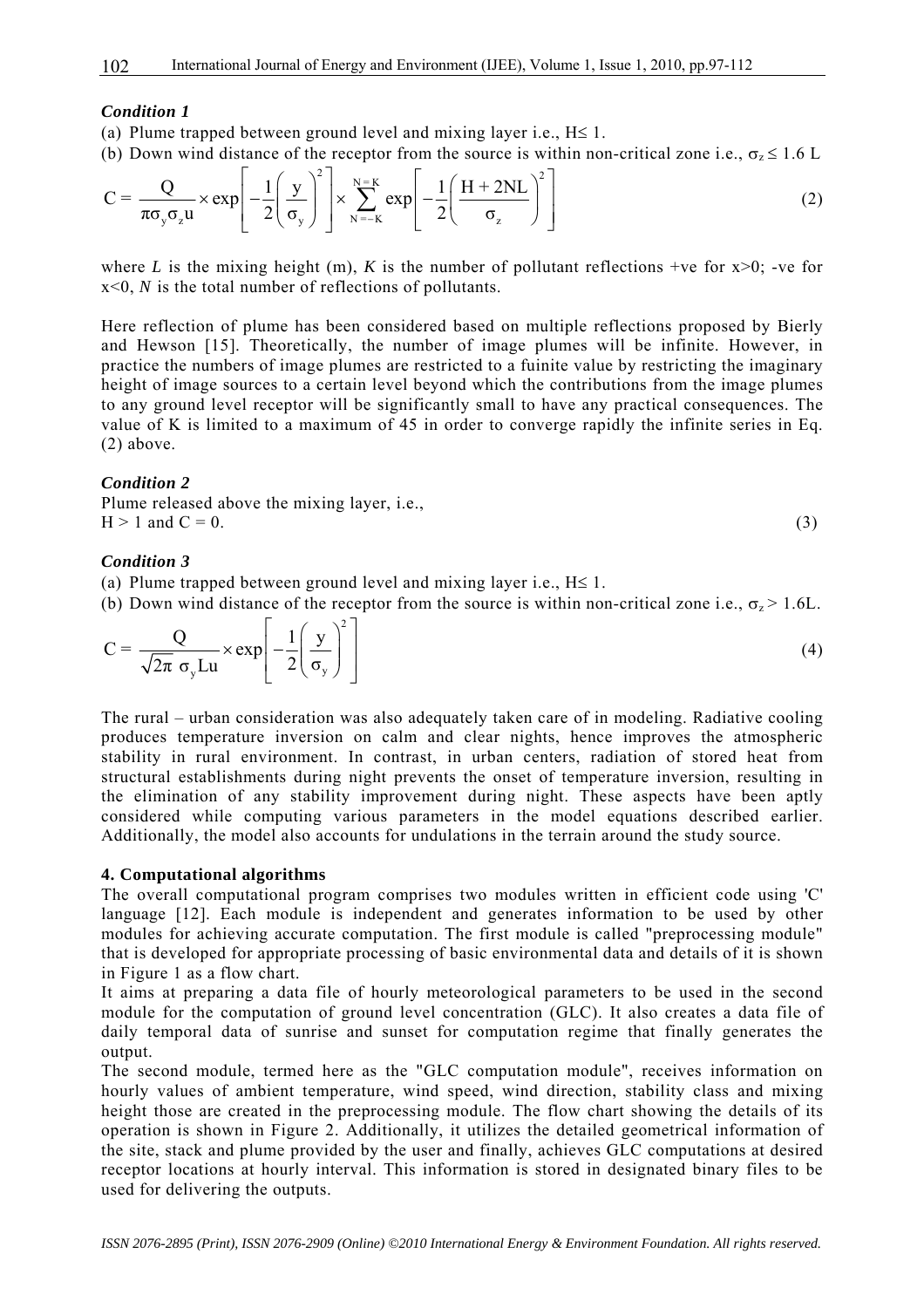

Figure 1. Flow chart showing preprocessing module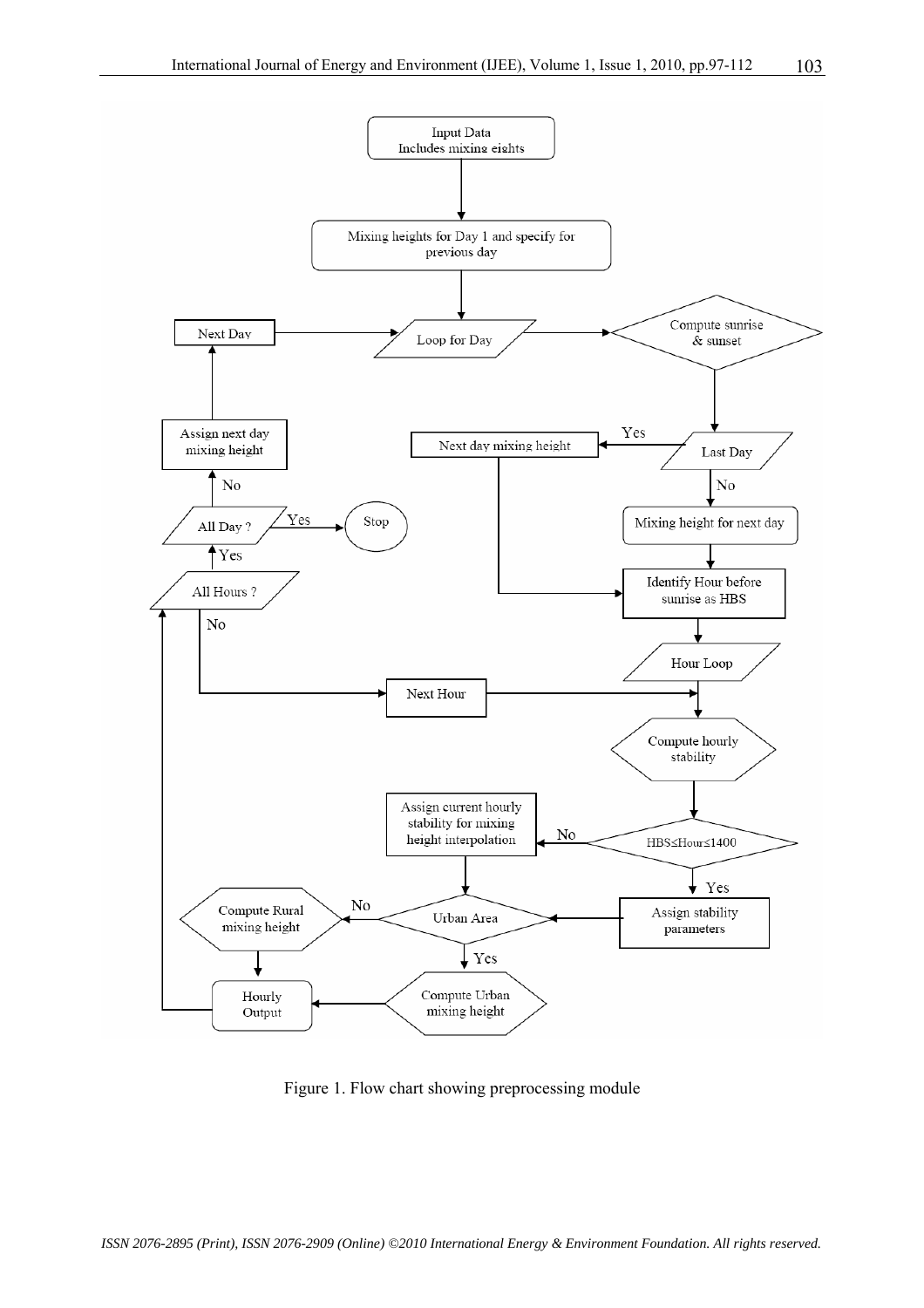

Figure 2. (Continued)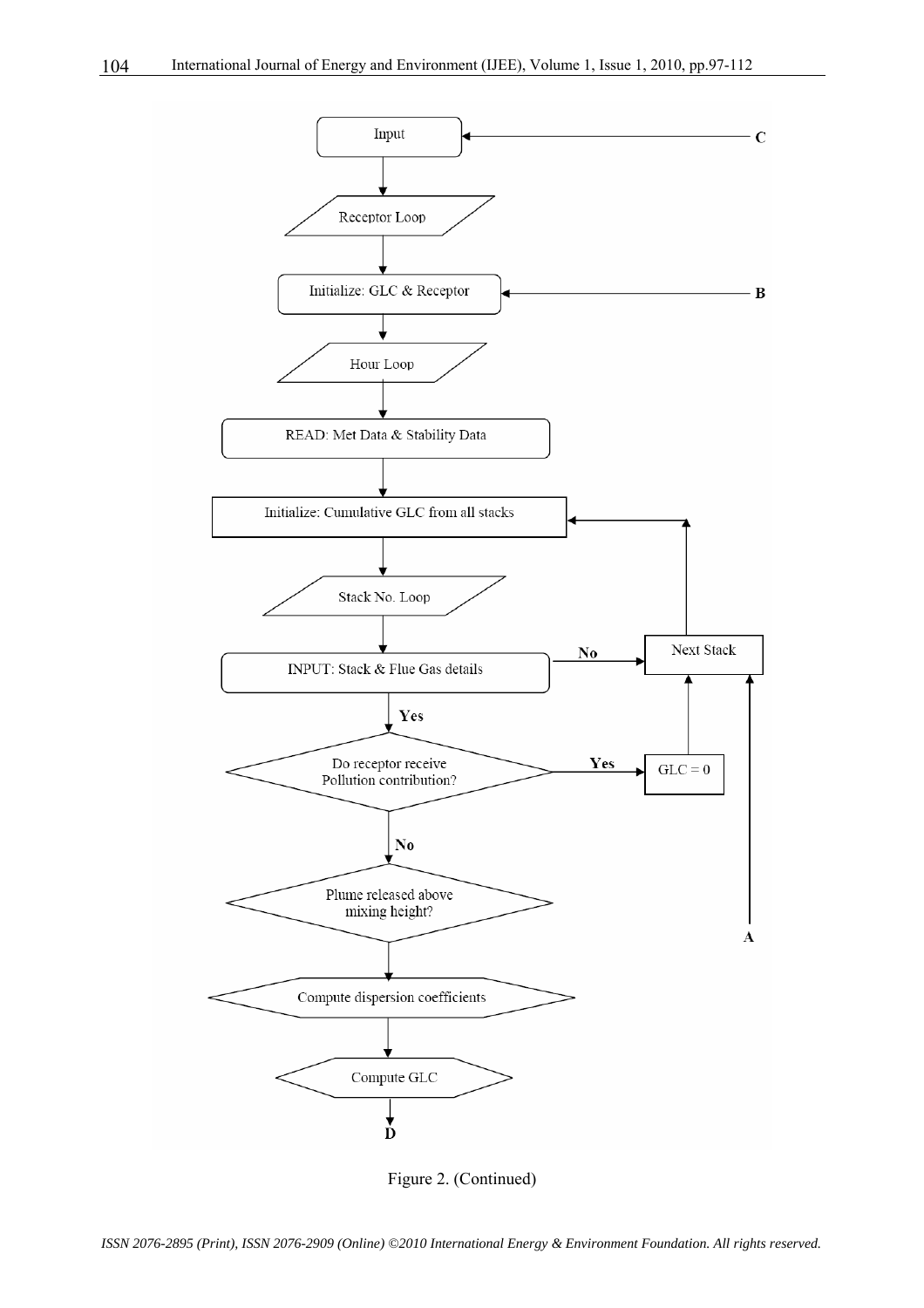

Figure 2. Flow chart showing computation of GLC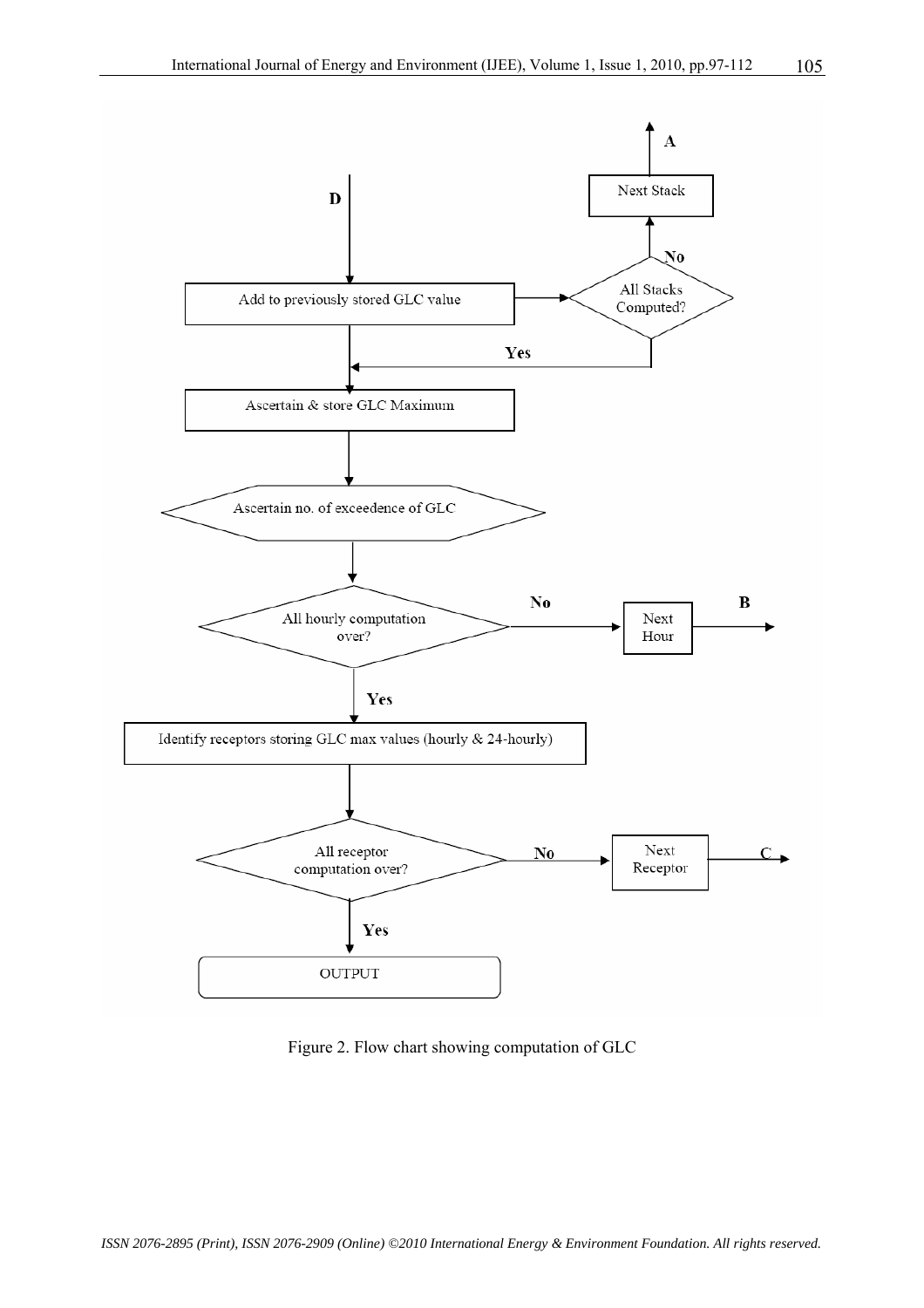#### **5. Results and discussion**

Some case studies are analyzed in order to demonstrate the features of the computational algorithm developed. Four major distinct cases are elucidated as given below:

| Case 1:       | Single industrial operation $[2 \times 500$ MW power plant]                   |  |  |  |  |  |  |
|---------------|-------------------------------------------------------------------------------|--|--|--|--|--|--|
| Case 2:       | Single industrial operation $[3 \times 500$ MW power plant]                   |  |  |  |  |  |  |
| Case 3:       | Single industrial operation $[1 \times 100$ TPD Sponge Iron]                  |  |  |  |  |  |  |
| Case $3(a)$ : | Single industrial operation $[1 \times 100$ TPD Sponge Iron with Flue Gas     |  |  |  |  |  |  |
|               | Desulfurization (FGD) system having $80\%$ SO <sub>2</sub> removal efficiency |  |  |  |  |  |  |
| Case 4:       | Cumulative effect of the above three cases.                                   |  |  |  |  |  |  |
| Case $4(a)$ : | Cumulative effect of Case 1, Case 2 and Case $3(a)$ .                         |  |  |  |  |  |  |

The co-ordinates of the three industrial establishments are different. These industrial units are located in rural environment that means these are not located in an industrial area. The pollutant under consideration is  $SO_2$ , background concentration of which is 22  $\mu$ g/m<sup>3</sup>. The dispersion study was carried out considering the winter season anticipating that results would yield worst scenario. And in that the decision taken with the help of such data on worst scenario would be more realistic for the design purpose as also for the purpose of policy making. It was planned to establish three units under consideration at that locality. Therefore, it is mandatory to carry out an Environmental Impact Assessment (EIA) for such industrial activities as per the EIA Notification of India [13] so as to maintain the background level of pollutant well within the permissible level. The area under question has been earmarked for further industrial development. Since the pollutant  $SO<sub>2</sub>$  is deleterious and no stack emission standard has so far been fixed in India for its discharge from the stack for such industrial activities, its GLC value is necessary to be evaluated. Based on such predictive value, decision could be taken by the regulatory authority.

The details of the point sources are furnished in Table 1. The stack details and flue gas details are all presented in Table 2.

| Parameters                | Case 1                       | Case 2                 | Case 3                 |
|---------------------------|------------------------------|------------------------|------------------------|
| Site Status               | <b>Rural and Residential</b> |                        |                        |
| Pollutant                 | SO <sub>2</sub>              |                        |                        |
| Background Value          | 22.0 $\mu$ g/m <sup>3</sup>  |                        |                        |
| <b>Computation Period</b> | Winter 1995 – 1996           |                        |                        |
| Area Covered              | 50 km $\times$ 50 km         | 50 km $\times$ 50 km   | 50 km $\times$ 50 km   |
| No. of Receptors          | $51\times51$                 | $51\times51$           | $51\times51$           |
|                           | along X-Y co-ordinates       | along X-Y co-ordinates | along X-Y co-ordinates |

Table 1. Particulars of point sources

| Table 2. Stack and flue gas details |  |  |  |  |  |
|-------------------------------------|--|--|--|--|--|
|-------------------------------------|--|--|--|--|--|

| <b>Detailed Stack Data</b> |      |                      |    |                  | Detailed Flue Gas Data |            |            |            |
|----------------------------|------|----------------------|----|------------------|------------------------|------------|------------|------------|
| No.                        |      | $H_s(m)$<br>$D_s(m)$ |    | Co-ordinates (m) |                        |            | $v_g(m/s)$ | $T_g(^0C)$ |
|                            |      |                      | X  | Y                | Ζ                      | $Q_g(g/s)$ |            |            |
| Case 1                     |      |                      |    |                  |                        |            |            |            |
|                            | 6.94 | 275                  | 25 | 25               | $\boldsymbol{0}$       | 1442.2     | 25         | 126        |
| Case 2                     |      |                      |    |                  |                        |            |            |            |
|                            | 4.58 | 275                  | 9  | 11               | $\theta$               | 211.1      | 25         | 126        |
| Case 3                     |      |                      |    |                  |                        |            |            |            |
|                            | 2.90 | 30                   | 13 | 36               | $\boldsymbol{0}$       | 600        | 20         | 240        |
| Case 4                     |      |                      |    |                  |                        |            |            |            |
|                            | 6.94 | 275                  | 25 | 25               | $\theta$               | 1442.2     | 25         | 126        |
| 2                          | 4.58 | 275                  | 9  | 11               | $\theta$               | 211.1      | 25         | 126        |
| 3                          | 2.90 | 30                   | 13 | 36               | $\theta$               | 600        | 20         | 240        |

*ISSN 2076-2895 (Print), ISSN 2076-2909 (Online) ©2010 International Energy & Environment Foundation. All rights reserved.*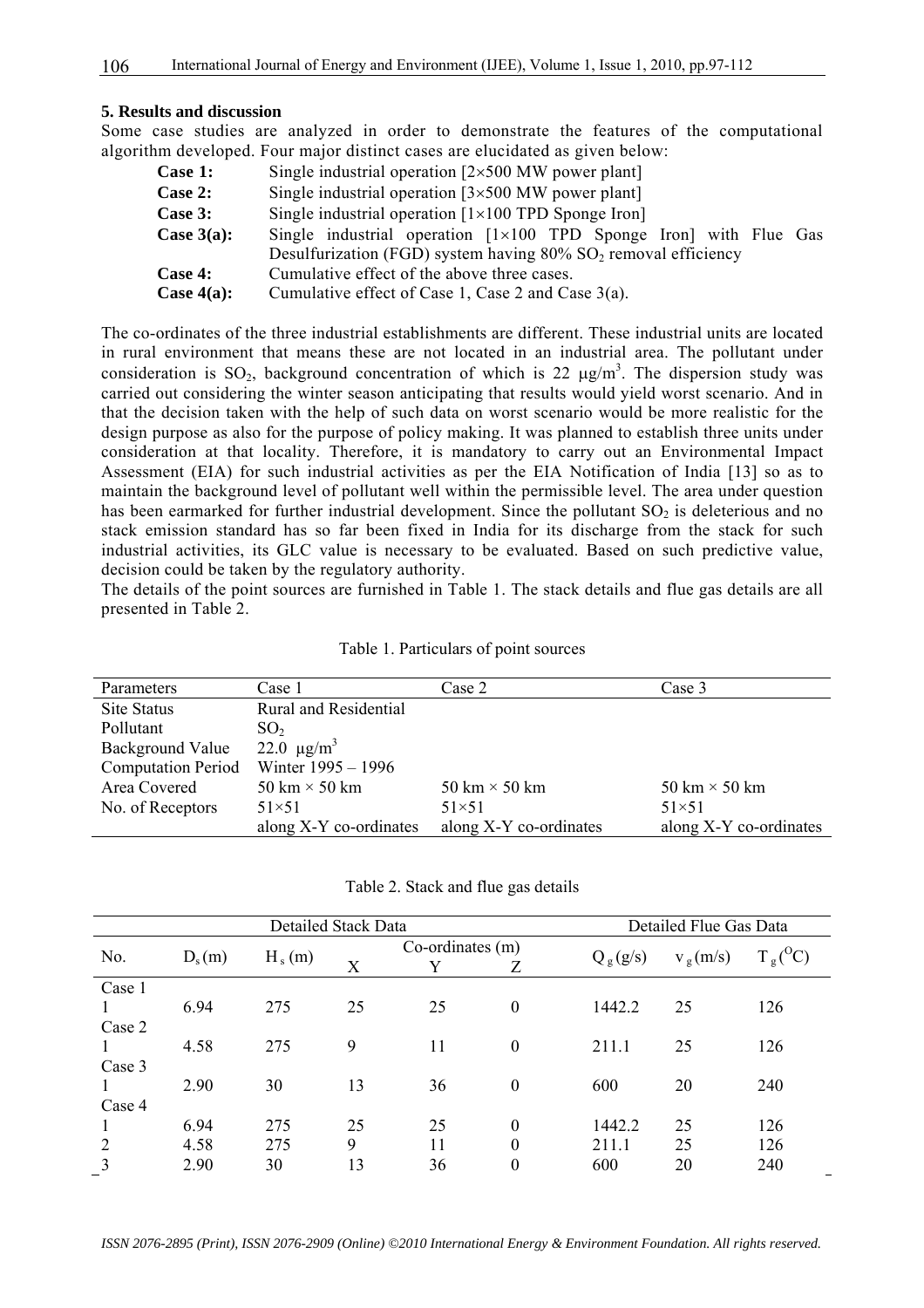The meteorological data for the winter months of 1995 – 1996 was considered for evaluating the worst scenarios. The industrial are is located close to Durgapur at Barddhaman District located in the State of West Bengal. The GLC distribution pattern was evaluated on a rectangular area of 50 km  $\times$ 50 km area having 51×51 receptors as square grids along X-Y co-ordinates. In fact, the EIA study conducted for the industrial operation as described in Case 1, 2, 3 and 3(a) as per the requirement of Indian guidelines has been envisaged here. The NAAQS [16] of India is furnished in Table 3 for assessing the 24 hourly maximum GLC values of  $SO<sub>2</sub>$  obtainable for a specific case as to whether exceeded the permissible limit of the specific class. Thus the impacts of each of the three units in isolation as also the cumulative impact of the three units taken together are evaluated from the computational work.

|                                     | Time Weighted      | Concentration in Ambient Air $\lceil \mu g/m^3 \rceil$ |                    |           |  |
|-------------------------------------|--------------------|--------------------------------------------------------|--------------------|-----------|--|
| Pollutant                           |                    | Industrial                                             | Residential, Rural | Sensitive |  |
|                                     | Average            | Area                                                   | and other Areas    | Area      |  |
| Sulfur Dioxide $(SO2)$              | Annual Average*    | 80                                                     | 60                 | 15        |  |
|                                     | 24 Hours Average** | 120                                                    | 80                 | 30        |  |
| Oxides of Nitrogen as $NO2$         | Annual Average*    | 80                                                     | 60                 | 15        |  |
|                                     | 24 Hours Average** | 120                                                    | 80                 | 30        |  |
| <b>Suspended Particulate Matter</b> | Annual Average*    | 360                                                    | 140                | 70        |  |
|                                     | 24 Hours Average** | 500                                                    | 200                | 100       |  |
| Respirable Particulate Matter       | Annual Average*    | 120                                                    | 60                 | 50        |  |
| (Size less than $10\mu m$ )         | 24 Hours Average** | 150                                                    | 100                | 75        |  |

#### Table 3. National Ambient Air Quality Standards (NAAQS) of India

\* Annual Arithmetic mean of minimum 104 measurements in a year twice a week 24 hourly at uniform interval.

\*\* 24 hourly/8 hourly values should be met 98% of the time in a year. However, 2% of the time, it may exceed but not on two consecutive days.

# *Note*

- 1. National Ambient Air Quality Standard: The levels of air quality necessary with an adequate margin of safety, to protect the public health, vegetation and property.
- 2. Whenever and wherever two consecutive values exceed the limit specified above for the respective category, it would be considered adequate reason to institute regular/continuous monitoring and further investigations.
- 3. The State Government / State Board shall notify the sensitive and other areas in the respective states within a period of six months from the date of notification of National Ambient Air Quality Standards [Four parameters relevant to the present study are shown]

The detailed results of 24 hourly maximum GLC values are shown in Table 4. This table includes 24 hourly maximum predicted GLC values of SO<sub>2</sub>, respective receptor co-ordinates, resultant values and comments as per NAAQS of India.

It can be seen from the table that the 24 hourly maximum GLC values of  $SO<sub>2</sub>$  for Case 1 and Case 2 would be 31.26  $\mu$ g/m<sup>3</sup> and 52.11  $\mu$ g/m<sup>3</sup> respectively. The respective resultant values were found to be 53.26  $\mu$ g/m<sup>3</sup> and 74.11  $\mu$ g/m<sup>3</sup> and were conformed to the value of Rural and Residential area specified in the NAAQS of India. Case 3 while yielded 24 hourly maximum GLC value of 109.31  $\mu$ g/m<sup>3</sup> with the resultant value of 131.31  $\mu$ g/m<sup>3</sup> that was well above the value of Industrial area stipulated in the NAAQS of India. Therefore, further computational work was necessary considering installation of FGD system having  $80\%$  SO<sub>2</sub> removal efficiency in the Sponge iron plant [Case 3(a)]. The 24 hourly maximum GLC value and the respective resultant value achieved were 26.11  $\mu$ g/m<sup>3</sup> and  $48.11 \mu g/m^3$  both of which were well below the value of Industrial area stipulated in the NAAQS of India. Furthermore, these values were well within the value of Rural and Residential area specified in the NAAQS of India. The cumulative impact of  $SO<sub>2</sub>$  emission from all these three proposed industrial units (Cases 1, 2 and 3) were further predicted and observed that the 24 hourly maximum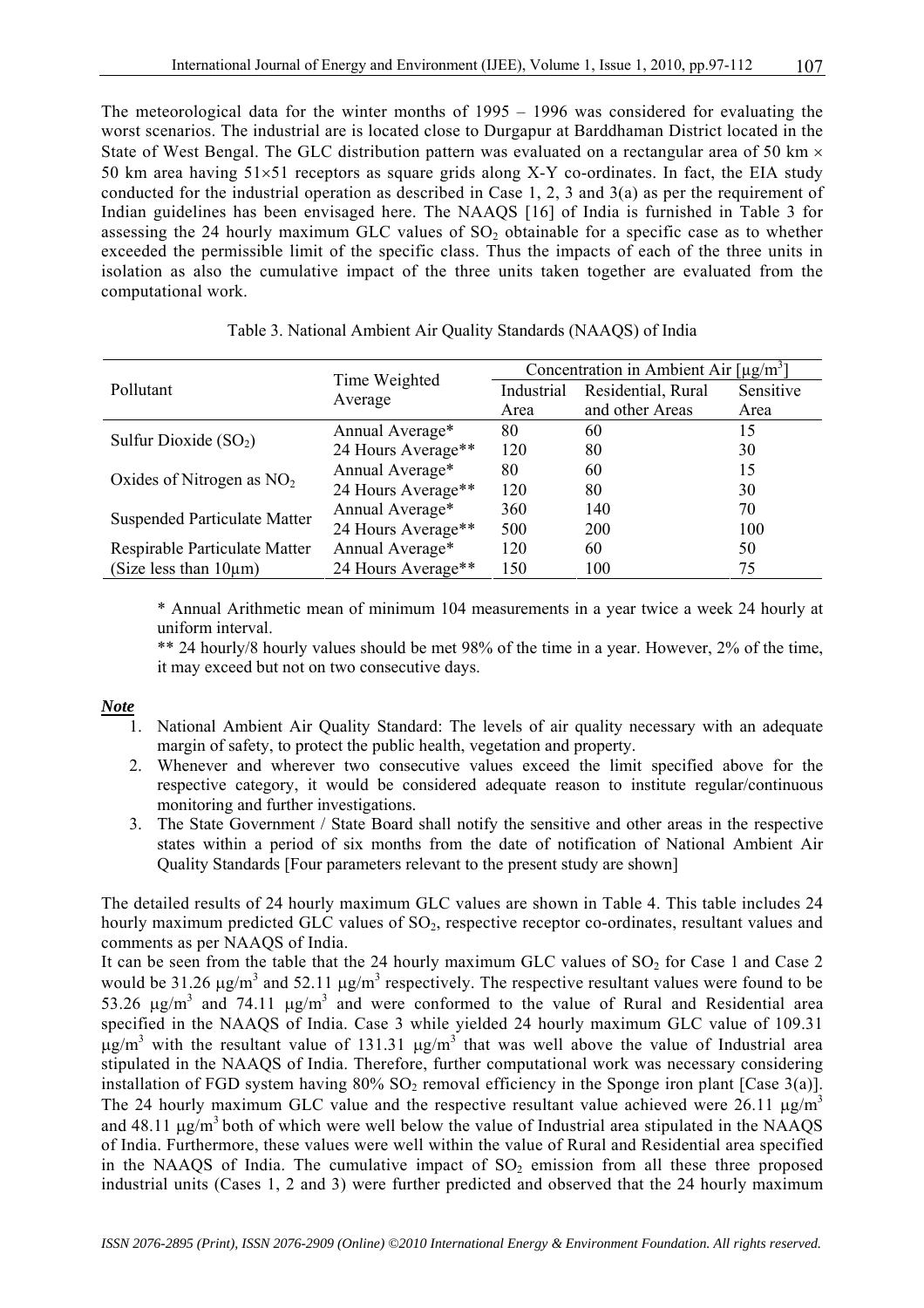GLC value would be 156.34  $\mu$ g/m<sup>3</sup> with the resultant value of 178.34  $\mu$ g/m<sup>3</sup>. These values were well above the value of Industrial area stipulated in the NAAQS of India. Further, it was suggested to consider Case  $3(a)$  in addition to Case 1 and Case 2 to predict the cumulative impact of SO<sub>2</sub> emission and found that the 24 hourly maximum GLC value was 77.22  $\mu$ g/m<sup>3</sup> with the resultant value of 99.22  $\mu$ g/m<sup>3</sup>. Though the absolute cumulative value of 77.22  $\mu$ g/m<sup>3</sup> was below the value stipulated for Rural and Residential area stipulated in the NAAQS of India, the resultant value of 99.22  $\mu$ g/m<sup>3</sup> was 25% higher than 80  $\mu$ g/m<sup>3</sup>, the value stipulated for Rural and Residential area and is falling under Industrial area specified in the NAAQS of India. The location of the three industrial units and their 24 hourly maximum GLC values are shown in Figure 3 on a  $50 \times 50$  grids covering an area of 50 km  $\times$  50 km. The cumulative impacts were also shown in the figure. The location of the power plant having capacity of  $2\times500$  MW was considered Case 1 and its co-ordinate was fixed at (25 km, 25 km). Accordingly, the co-ordinates of other units were located. Figure 3 also described the receptor numbering system for the present study. This would help in understanding the receptor location with the specific Cartesian co-ordinate system.

Table 4. Maximum 24-hourly and 1-hourly GLC values in  $\mu$ g/m<sup>3</sup>

| <b>Cases Studied</b>     | 24-hourly max | <b>Resultant Values</b><br>Receptor |                         | Comments as per |  |
|--------------------------|---------------|-------------------------------------|-------------------------|-----------------|--|
|                          | GLC value     | Co-ordinate                         | Background value $= 22$ | NAAQS of India  |  |
| Case 1                   | 31.26         | 45,18                               | $31.26 + 22 = 53.26$    | &<br>Rural      |  |
|                          |               |                                     |                         | Residential     |  |
| Case 2                   | 52.11         | 29,4                                | $52.11 + 22 = 74.11$    | &<br>Rural      |  |
|                          |               |                                     |                         | Residential     |  |
| Case 3                   | 109.31        | 36,32                               | $109.31 + 22 = 131.31$  | Industrial      |  |
| Case $3(a)$              | 26.11         | 34,32                               | $26.11 + 22 = 48.11$    | &<br>Rural      |  |
| [with $80\%$ FGD]        |               |                                     |                         | Residential     |  |
| Case 4                   | 156.34        | 43,12                               | $156.34 + 22 = 178.34$  | Industrial      |  |
| Case $4(a)$              |               |                                     |                         |                 |  |
| [Case 1 & 2 + 80% 77.22] |               | 41,12                               | $77.22 + 22 = 99.22$    | Industrial      |  |
| FGD at Case 31           |               |                                     |                         |                 |  |



Figure 3. Location of three industrial units with predicted receptor locations for attaining 24 hourly maximum GLC values

*ISSN 2076-2895 (Print), ISSN 2076-2909 (Online) ©2010 International Energy & Environment Foundation. All rights reserved.*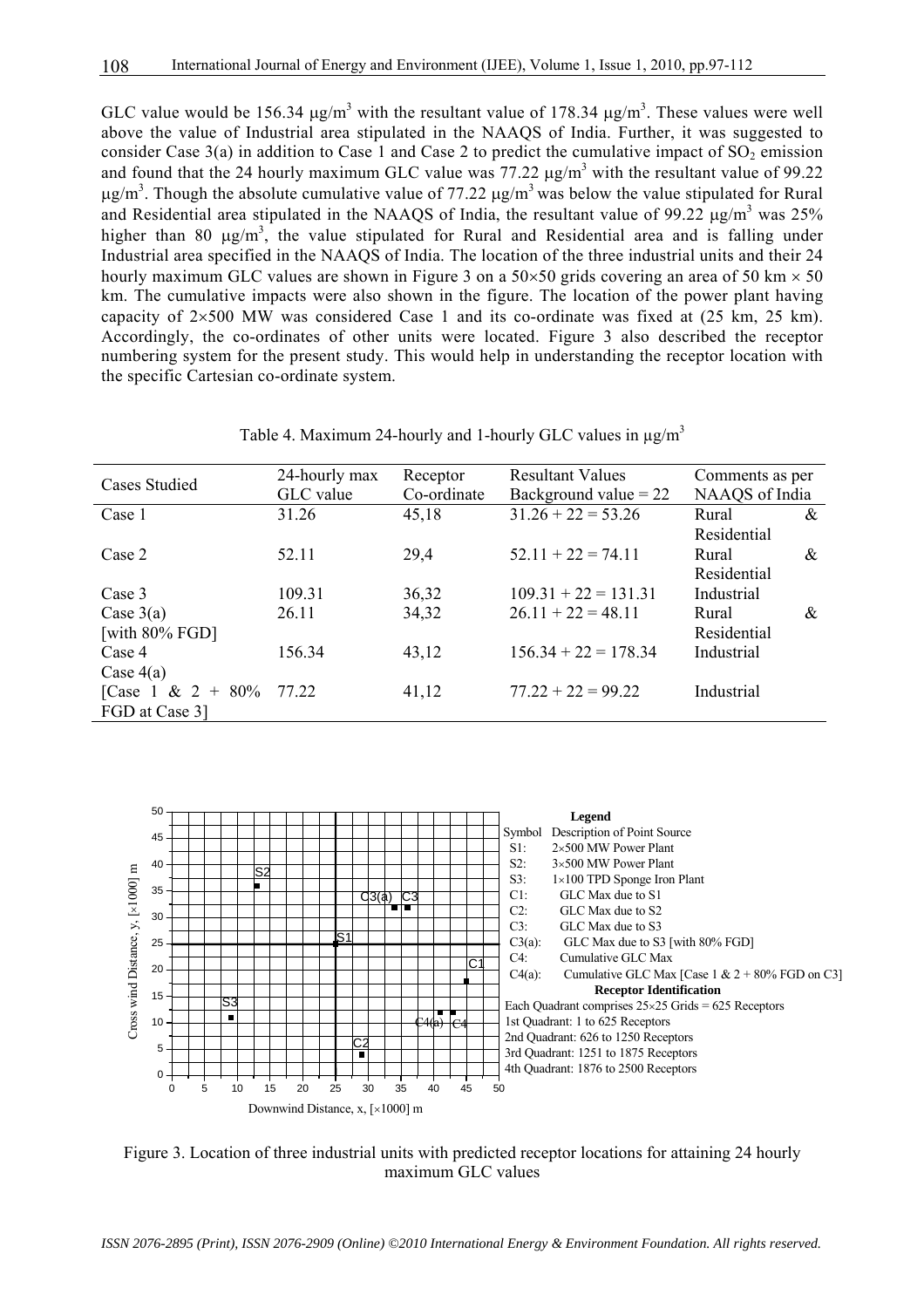The prediction was processed to compute maximum GLC values for 24 hour, 1 hour, 3 hour, 8 hour and 12 hour averaging periods. Maximum GLC values were then arranged in descending order with respect to 24-houriy averaging periods. Such detailed break up of maximum GLC values obtained through the rigorous computational work for Case 1 as a typical case has been detailed in Table 5 for our improved understanding.

| Receptor No. |       | Maximum GLC of $SO_2(\mu g/m^3)$ |                 |                 |       |
|--------------|-------|----------------------------------|-----------------|-----------------|-------|
|              | 24 Hr | 1 <sup>h</sup>                   | 3 <sub>hr</sub> | 8 <sub>hr</sub> | 12 Hr |
| 1946         | 9.93  | 123.75                           | 79.45           | 29.79           | 19.86 |
| 2126         | 9.72  | 121.63                           | 77.78           | 29.17           | 19.45 |
| 2108         | 9.63  | 119.64                           | 77.01           | 28.88           | 19.25 |
| 1884         | 9.60  | 120.28                           | 76.83           | 28.81           | 19.21 |
| 2428         | 9.53  | 117.37                           | 76.27           | 28.60           | 19.07 |
| 2144         | 9.35  | 117.38                           | 74.83           | 28.06           | 18.71 |
| 1984         | 9.18  | 114.56                           | 73.41           | 27.53           | 18.35 |
| 2266         | 9.12  | 112.83                           | 72.97           | 27.36           | 18.24 |
| 1983         | 9.03  | 113.42                           | 72.26           | 27.10           | 18.07 |
| 1909         | 8.99  | 112.72                           | 71.91           | 26.97           | 17.98 |
| 1889         | 8.91  | 111.29                           | 71.27           | 26.73           | 17.82 |
| 1863         | 8.83  | 110.97                           | 70.63           | 26.49           | 17.66 |
| 1905         | 8.76  | 109.78                           | 70.06           | 26.27           | 17.51 |
| 1879         | 8.73  | 109.65                           | 69.82           | 26.18           | 17.46 |
| 2501         | 8.42  | 105.84                           | 67.35           | 25.26           | 16.84 |
| 2456         | 8.40  | 102.75                           | 67.19           | 25.20           | 16.80 |
| 2345         | 8.34  | 104.82                           | 66.68           | 25.01           | 16.67 |
| 2134         | 8.28  | 104.17                           | 66.25           | 24.85           | 16.56 |
| 2098         | 8.20  | 102.98                           | 65.58           | 24.59           | 16.40 |
| 2269         | 8.07  | 99.93                            | 64.53           | 24.20           | 16.13 |
| 1987         | 8.05  | 101.07                           | 64.38           | 24.14           | 16.10 |
| 1945         | 7.93  | 99.72                            | 63.45           | 23.79           | 15.86 |
| 2230         | 7.89  | 98.87                            | 63.13           | 23.67           | 15.78 |
| 2056         | 7.83  | 94.50                            | 62.60           | 23.48           | 15.65 |
| 1933         | 7.79  | 97.38                            | 62.30           | 23.36           | 15.58 |
| 2104         | 7.73  | 95.92                            | 61.81           | 23.18           | 15.45 |
| 2339         | 7.63  | 95.96                            | 61.05           | 22.89           | 15.26 |
| 2114         | 7.48  | 93.90                            | 59.88           | 22.45           | 14.97 |
| 2090         | 7.37  | 89.17                            | 58.98           | 22.12           | 14.74 |
| 2149         | 7.20  | 89.73                            | 57.57           | 21.59           | 14.39 |
| 2185         | 7.09  | 89.16                            | 56.70           | 21.26           | 14.18 |
| 2354         | 7.07  | 88.90                            | 56.58           | 21.22           | 14.15 |
| 2057         | 7.06  | 88.74                            | 56.49           | 21.18           | 14.12 |
| 2147         | 6.83  | 85.78                            | 54.67           | 20.50           | 13.67 |
| 2534         | 6.77  | 82.52                            | 54.13           | 20.30           | 13.53 |
| 2323         | 6.62  | 83.29                            | 52.98           | 19.87           | 13.24 |

Table 5. Case study 1: maximum 24 hourly GLC of  $SO_2$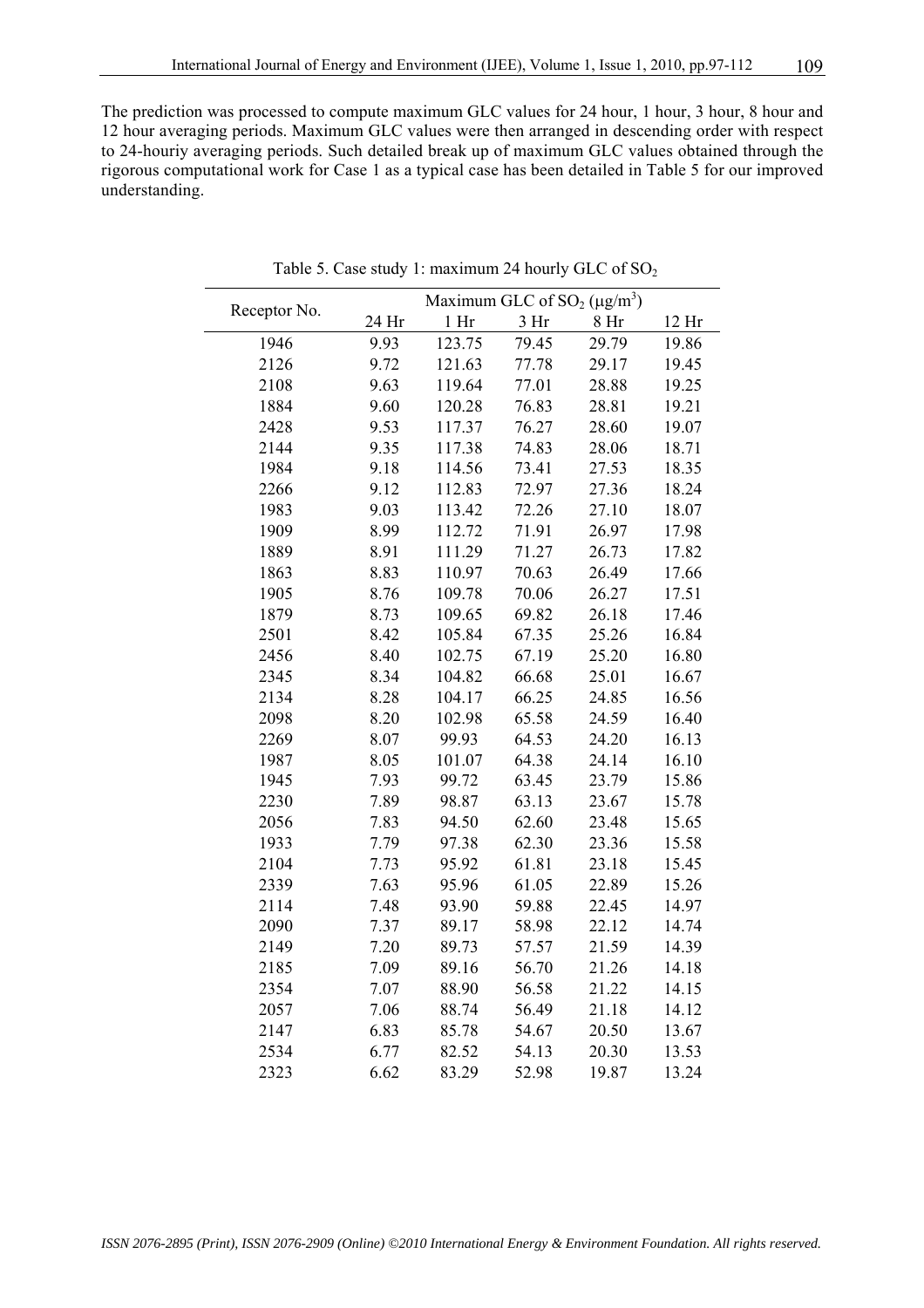# **6. Recommendations**

The computational results clearly revealed that the 24 hourly maximum GLC values under worst scenario for Case 1 and Case 2 in isolation would not affect the air quality in respect of  $SO<sub>2</sub>$  discharge from the stacks in the surrounding area. In contrast, Case 3 affect the air quality adversely but suggesting FGD system having  $80\%$  SO<sub>2</sub> removal efficiency drastically reduced the 24 hourly maximum GLC value. The cumulative impact of Cases 1, 2 and 3 showed adverse predicted value while Case 3(a) that assumes FGD system having 80 % SO<sub>2</sub> removal efficiency resulted in the predicted value of 24 hourly maximum GLC of SO<sub>2</sub> favorable. It is therefore, recommended that these three industrial units would be permitted to be established with the condition that the sponge iron plant should have a FGD system that is at least 80 % efficient in removing SO<sub>2</sub> from the waste gas stream of the sponge iron plant. Since Gaussian dispersion modeling does not take into account any chemical reaction, the model reported in this article can be squarely applicable for similar other pollutants like particulate matter,  $NO<sub>x</sub>$  etc. emitted in association with the  $SO<sub>2</sub>$  from stacks.

## **7. Conclusions**

Gaussian dispersion modeling necessitates the knowledge of stability of the atmosphere, mixing height, plume rise, dispersion parameters etc. In India, the methods of obtaining values of these parameters are all taken from available literatures and to ascertain their applicability in Indian context has not gained any attention. Validation of these formulations is thus necessary through extensive monitoring of various parameters. It is thus aimed in this article to propose computational algorithm in order to validate these formulations through extensive monitoring of various parameters. In the process, various strategies of pollution control are elucidated so that the most appropriate combination of industrial activities would be chosen for arriving at an environment friendly air quality. An assessment of suitability of a site for setting up of new industry would thus be possible. However, the full strength of the model proposed can only be exploited if sufficient information on environmental parameters is available for reasonable period of time. In view of the fact of sparse Indian mixing height data, efforts are needed to generate mixing height data.

Broadly four different cases were analyzed based on worst scenario. Results obtained through prediction were compared with NAAQS of India. One specific case found to overshoot the ambient air quality adversely in respect of  $SO_2$  and was therefore, suggested to install a FGD system with at least 80 %  $SO_2$ removal efficiency. With this recommendation, the cumulative prediction yielded a very conservative resultant value of 24 hourly maximum GLC of  $SO<sub>2</sub>$  as against a value that exceeded well above the stipulated value without considering the FGD system. The computational algorithm developed can be gainfully utilized for the purpose of EIA analysis in Indian condition.

#### **Acknowledgements**

The author thankfully acknowledges the assistance provided by M/s Development Consultant Ltd., Kolkata, India, for the research work during 1996 – 1998.

### **References**

- [1] Mukherjee P., Viswanathan S., Choon L. C. Modeling mobile source emissions in presence of stationary sources. J of Haz. Mat. 2000, 76(1), 23–37.
- [2] Dabberdt W. F., Miller E. Uncertainty, ensembles and air quality dispersion modeling: applications and challenges. Atm. Env. 2000, 34(27), 4667–4673.
- [3] Jiang W., Hu F., Wang W. A non-hydrostatic dispersion modeling system and its application to air pollution assessments over coastal complex terrain. J of Wind Eng. and Ind.l Aerodyn. 2000, 87(1), 15–43.
- [4] Borrego C., Tchepel O., Costa A. M., Amorim J. H., Miranda A. I. Emission and dispersion modelling of Lisbon air quality at local scale. Atm. Env. 2003, 37(37), 5197–5205.
- [5] Rama Krishna T.V.B.P.S., Reddy M.K., Reddy R.C., Singh R.N. Impact of an industrial complex on the ambient air quality: Case study using a dispersion model. Atm. Env. 2005, 39(29), 5395– 5407.
- [6] Holmes N.S., Morawska L. A review of dispersion modelling and its application to the dispersion of particles: An overview of different dispersion models available. Atm. Env. 2006, 40(30), 5902– 5928.